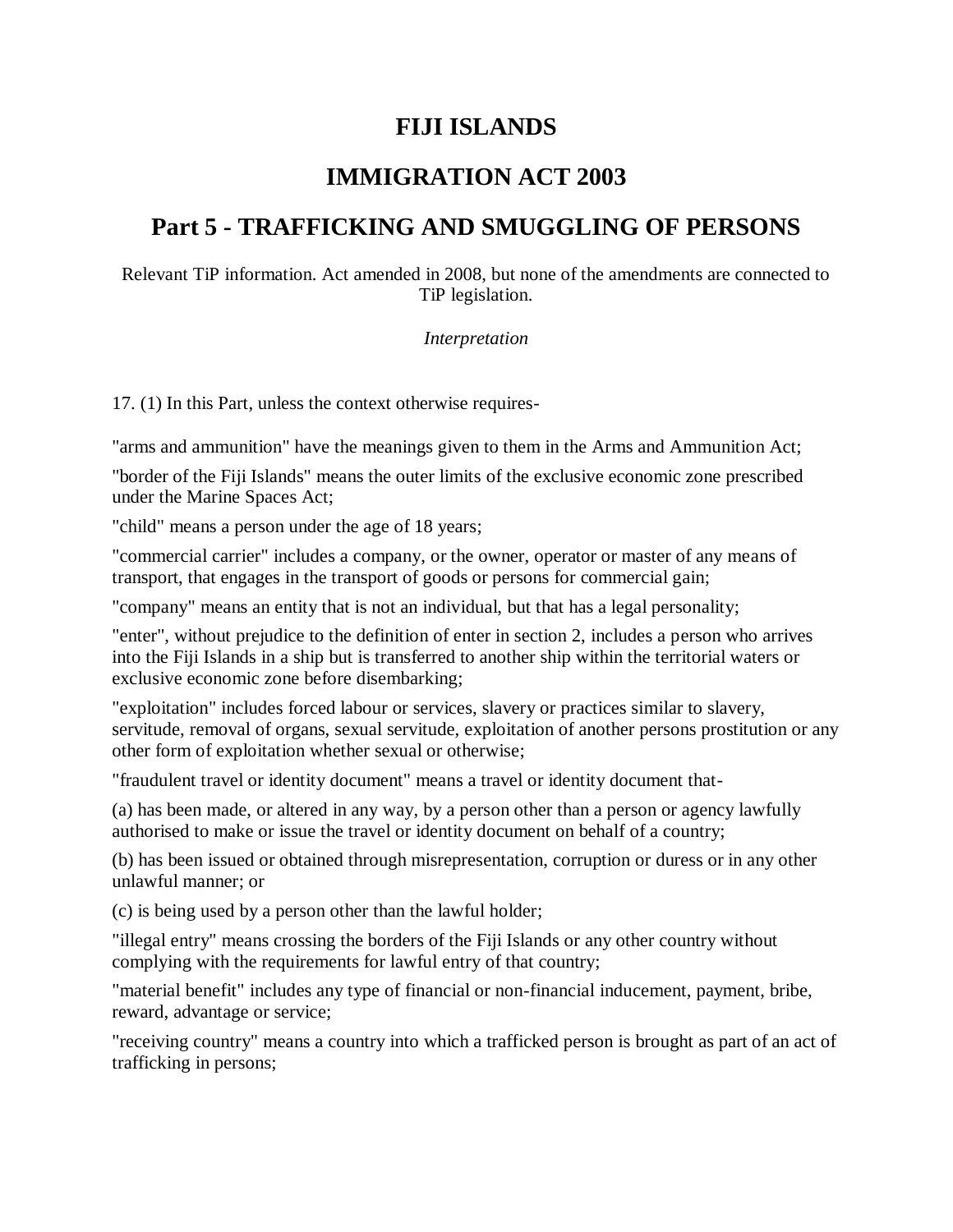"smuggling of migrants" means the arranging or assisting of an unauthorised migrants illegal entry into any country;

"trafficked person" means a person who is subject to trafficking in persons;

"trafficking in persons" means the recruitment, transportation, transfer, harbouring or receipt of a person for the purposes of exploitation;

"unauthorised migrant", for a country, means a person who is not a citizen of the country or is not in possession of all the documents required by the law of the country for that persons lawful entry;

"unlawful employee", for an employer, means a person whom the employer knows is not entitled under any written law to undertake employment in the employers service;

"unlawful means" means any of the following means-

(a) threat;

- (b) use of force or other forms of coercion;
- (c) abduction;
- (d) fraud;
- (e) deception;
- (f) abuse of power or of a position of vulnerability;

(g) giving or receiving payments or benefits to achieve the consent of a person having control over another person;

"terrorist act" means an act or omission in or outside the Fiji Islands that-

(a) constitutes an offence within the scope of a counter terrorism convention mentioned in Schedule 1; or

(b) is mentioned in subsection (2);

"terrorist group" means-

- (a) an entity that has as one of its activities or purposes committing, or facilitating a terrorist act;
- (b) a specified entity; or
- (c) an organisation that is prescribed by regulation.
- (2) For paragraph (b) of the definition of terrorist act, the act or omission-

(a) must-

- (i) involve serious bodily injury to a person;
- (ii) involve serious damage to property;
- (iii) endanger a persons life;
- (iv) create a serious risk to the health or safety of the public or a section of the public;
- (v) involve the use of arms or ammunition; or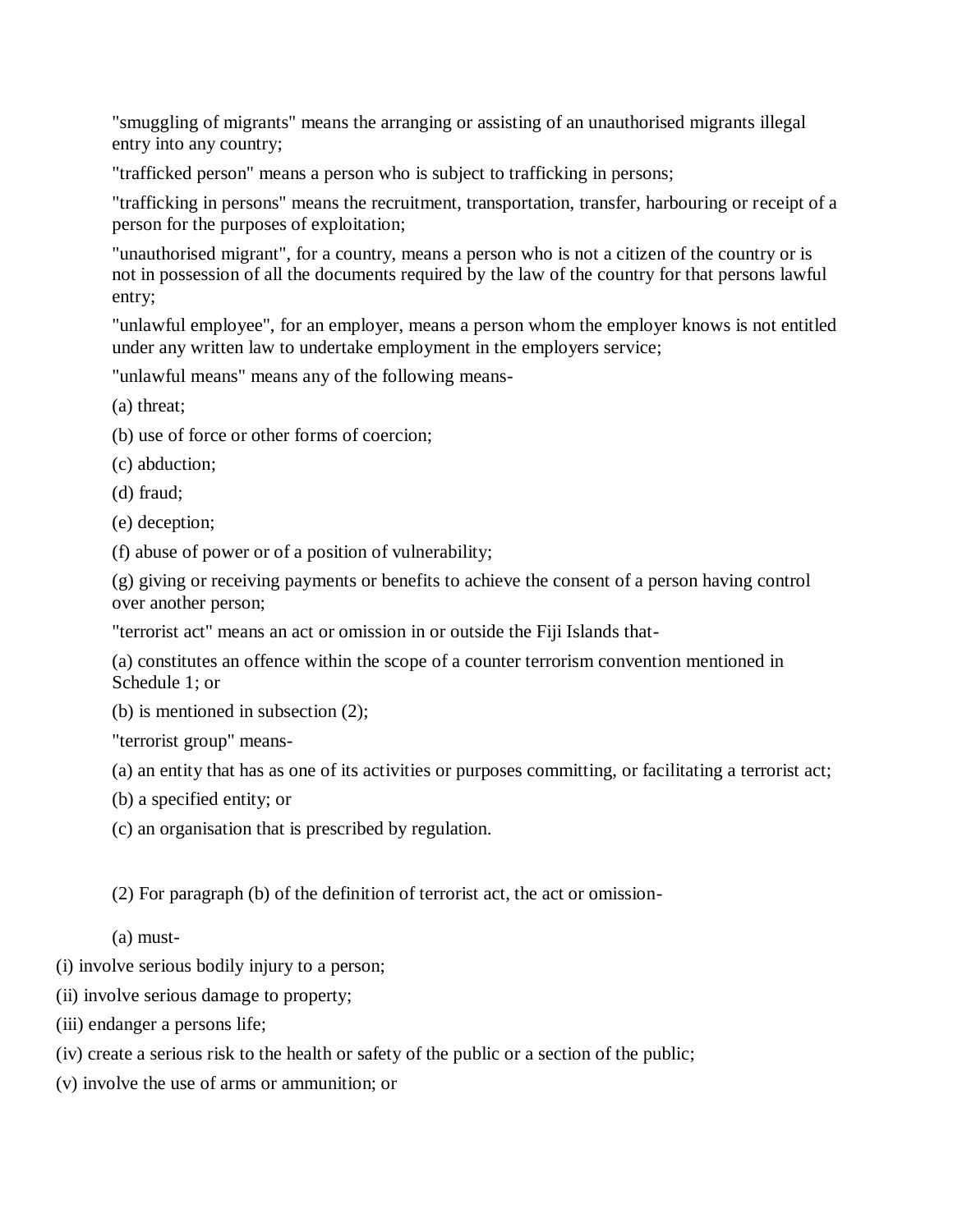(vi) involve releasing into the environment or distributing or exposing the public to any-

(A) dangerous, hazardous, radioactive or harmful substance;

(B) toxic chemical; or

(C) microbial or other biological agent or toxin; or

- (vii) be designed or intended to disrupt any computer system or the provision of services directly related to communications infrastructure, banking or financial institution, transportation or other essential infrastructure;
- (viii) be designed or intended to disrupt the provision of essential emergency services such as police, civil defence or medical services; or

(ix) involve prejudice to national security or public safety;

(b) must be intended, or by its nature and context, reasonably be regarded as being intended-

(i) to intimidate the public or a section of the public; or

(ii) to compel a government or an international organization to do, or refrain from doing, any act;

(c) must be made for the purpose of advancing a political, ideological, or religious cause.

(3) An act is not a terrorist act if-

(a) it is committed as part of an advocacy, protest, demonstration, dissent or industrial action and is not intended to result in any harm mentioned in subparagraph (i), (ii), (iii) or (iv) of subsection (2); or

(b) it occurs in a situation of armed conflict and is, at the time and in the place it occurred, in accordance with rules of international law applicable to the conflict.

## *Application of this Part*

18. This Part applies to conduct constituting an offence under this Part that took place in or outside the Fiji Islands in the following circumstances-

(a) if the Fiji Islands is the receiving country or the exploitation occurs in the Fiji Islands; or

(b) if-

(i) the receiving country is another state, other than the Fiji Islands; and

(ii) the offence of trafficking in persons or smuggling of migrants originates in the Fiji Islands or transits the Fiji Islands; or

(c) if the person who engages in the offence of trafficking in persons or smuggling of migrants is a citizen or permanent resident of the Fiji Islands.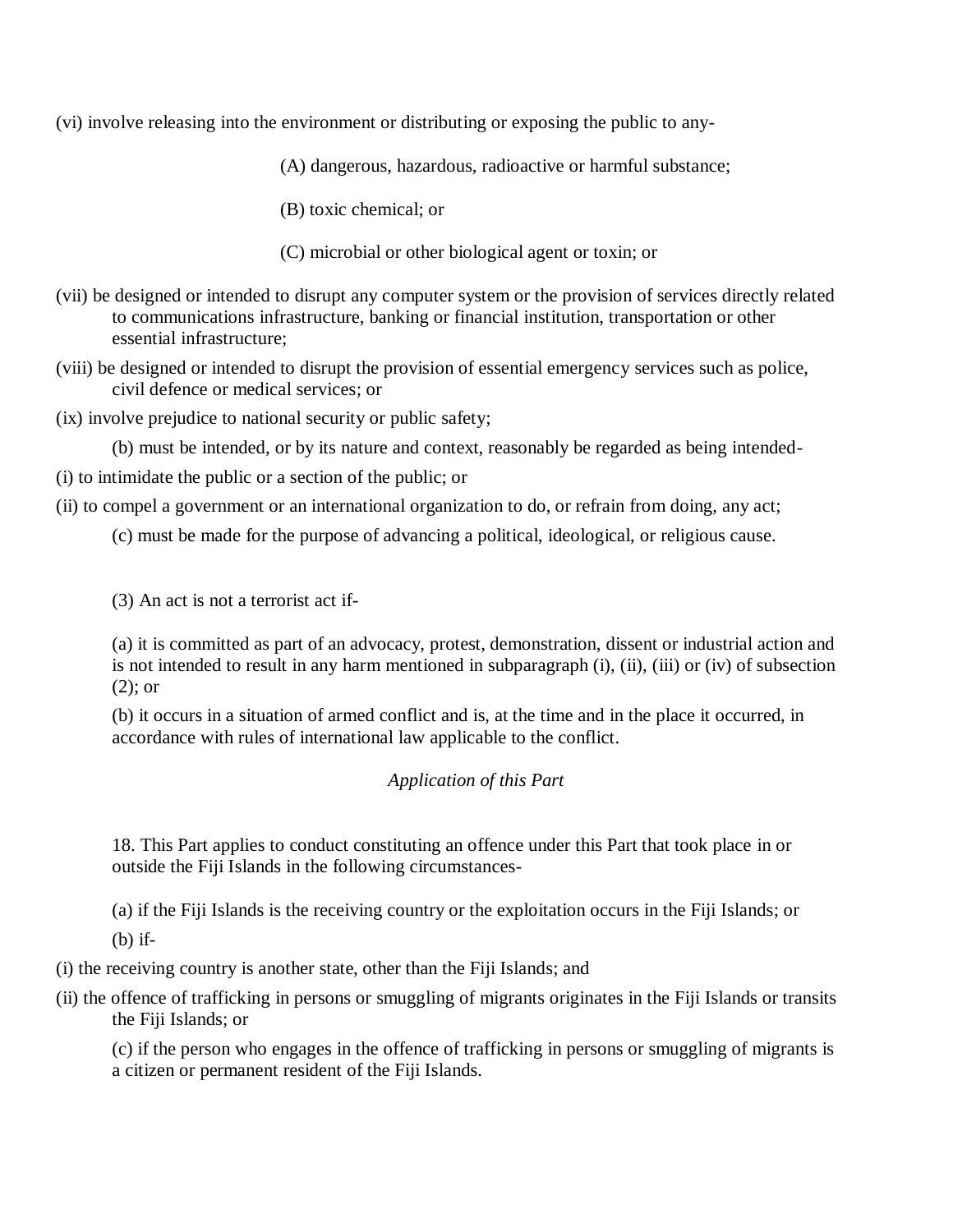## *Offence of trafficking in persons*

19. A person who engages in trafficking in a person knowing that the persons entry into the Fiji Islands or any other state was arranged by unlawful means commits an offence.

## *Offence of trafficking in children*

20. A person who engages in trafficking in a person who is a child regardless of whether the child's entry into the Fiji Islands or any other state was arranged by unlawful means commits an offence.

### *Exploitation of persons not legally entitled to work*

21. (1) An employer who, while allowing an unlawful employee to undertake employment in the employers service, takes an action with the intention of preventing or hindering the employee from-

(a) leaving the Fiji Islands;

- (b) ascertaining or seeking that persons entitlement under the law of the Fiji Islands; or
- (c) disclosing to any person the circumstances of that persons employment by the employer,

commits an offence.

(2) Without limiting the generality of subsection (1), the following are examples of actions of the kind mentioned in that subsection-

(a) taking or retaining possession or control of a persons passport, any other travel or identity document, or travel tickets;

(b) preventing or hindering a person from

(i) having access to a telephone or any other means of telecommunication available;

- (ii) using a telephone or any other means of telecommunication available;
- (iii) using a telephone or any other means of telecommunication privately;
- (iv) leaving premises; or
- (v) leaving premises unaccompanied; or

(c) preventing or hindering a labour officer or inspector from entering or having access to any place or premises to which the person is entitled to have access under any written law.

(3) For this section, an employer must be treated as knowing that an employee is not entitled under any written law to undertake any particular employment if, at any time within the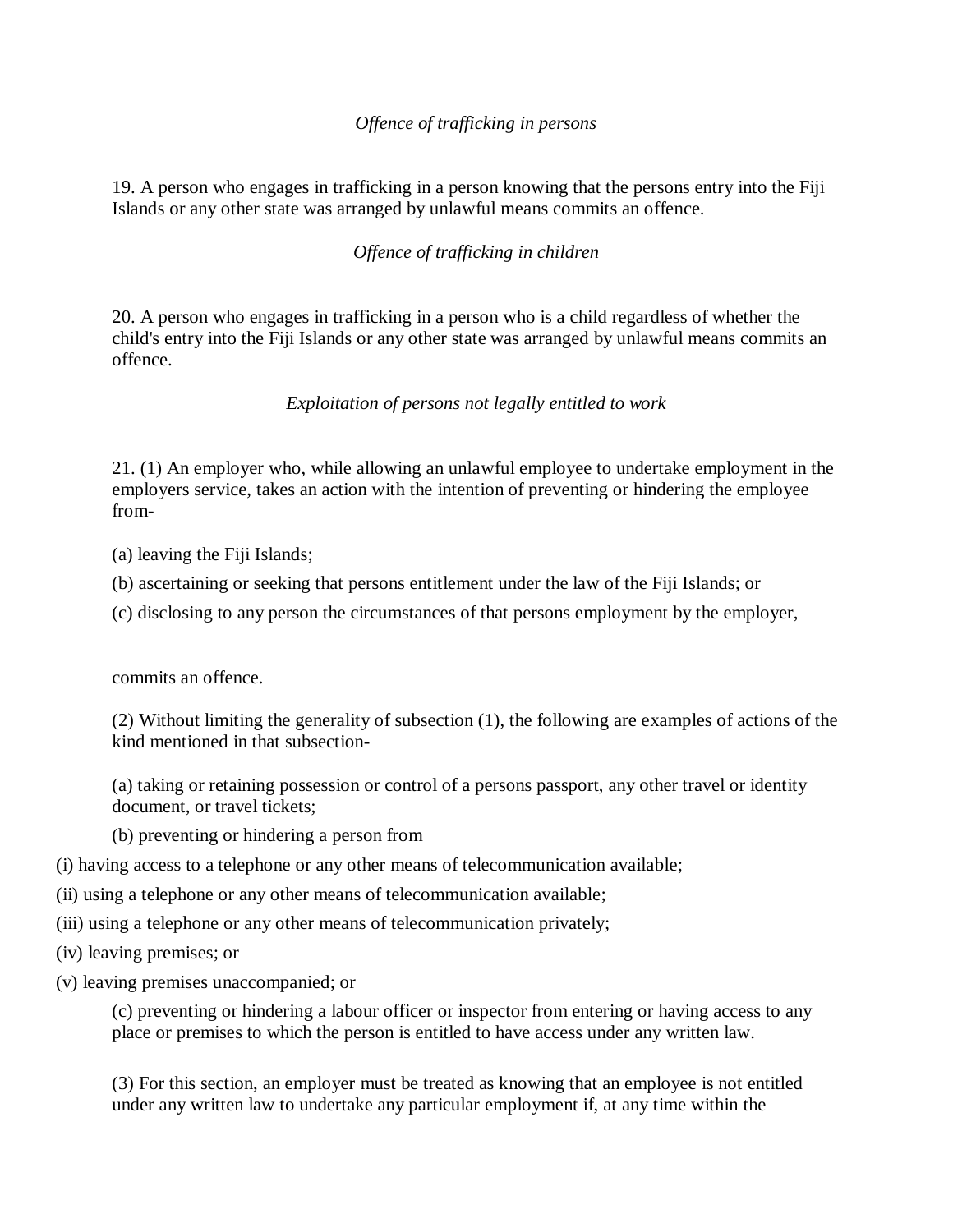preceding 12 months, the employer has been informed of that fact in writing by an immigration officer.

# *Consent of trafficked persons*

22. For sections 19, 20 and 21, it is not a defence-

(a) that the trafficked person or unlawful employee consented; or

(b) that the person charged believed consent was given.

### *Offence of smuggling of migrants*

23. A person who engages in the smuggling of an unauthorised migrant either knowing or being reckless as to the fact that the persons entry into the Fiji Islands is illegal, in order to obtain a material benefit commits an offence.

*Aggravated offence of smuggling of migrants*

24. (1) A person who knowingly engages in the smuggling of migrants in one or more of the following circumstances-

(a) the unauthorised migrant is, or is intended to be, subject to exploitation;

(b) the unauthorised migrant is subjected to torture or to any other cruel, inhuman or degrading treatment;

(c) the life or safety of the unauthorised migrant is, or is likely to be, endangered,

commits an offence of aggravated smuggling of migrants.

(2) Subsection (1) applies whether or not the unauthorised migrant arrives in the receiving country.

*Offence to facilitate stay of unauthorised migrants*

25. (1) A person who knowingly facilitates the continued presence of an unauthorised migrant in a receiving country-

(a) by any unlawful means; and

(b) in order to obtain a material benefit, commits an offence.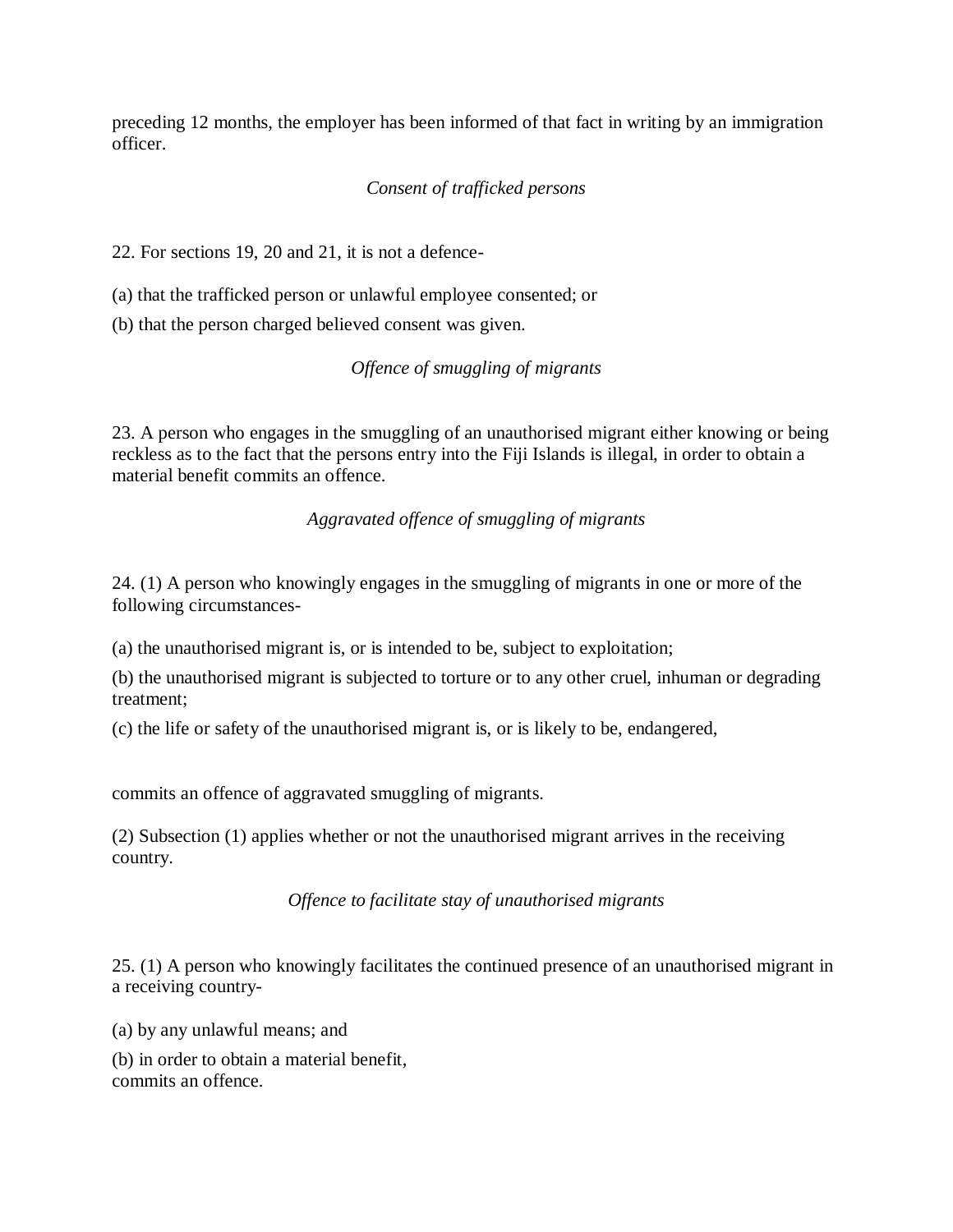(2) For subsection (1), "unlawful means" means any of the following means-

(a) threat;

(b) use of force or other forms of coercion;

(c) abduction;

(d) fraud, including producing, providing or procuring fraudulent travel or identity documents for the unauthorised migrant;

(e) deception.

## *Offence related to fraudulent travel or identity documents*

26. A person who makes, obtains, gives or sells or possesses a fraudulent travel or identity document for the purposes of facilitating-

- (a) trafficking in persons; or
- (b) smuggling of migrants,

commits an offence.

*Aiding, abetting, etc*

27. (1) A person who intentionally aids, abets, counsels or procures the commission of an offence under this Part by another person is taken to have committed the offence and is punishable as if the offence had been committed by that person.

(2) A person does not commit an offence of aiding, abetting, counselling or procuring the commission of an offence if, before the offence was committed, the person

(a) terminated that persons involvement; and

(b) took all reasonable steps to prevent the commission of the offence.

*Incitement to commit an offence*

28. (1) A person who intentionally urges or incites the commission of an offence under this Part commits an offence.

(2) A person commits an offence under subsection (1) even if committing the offence incited is impossible.

*Conspiring to commit an offence*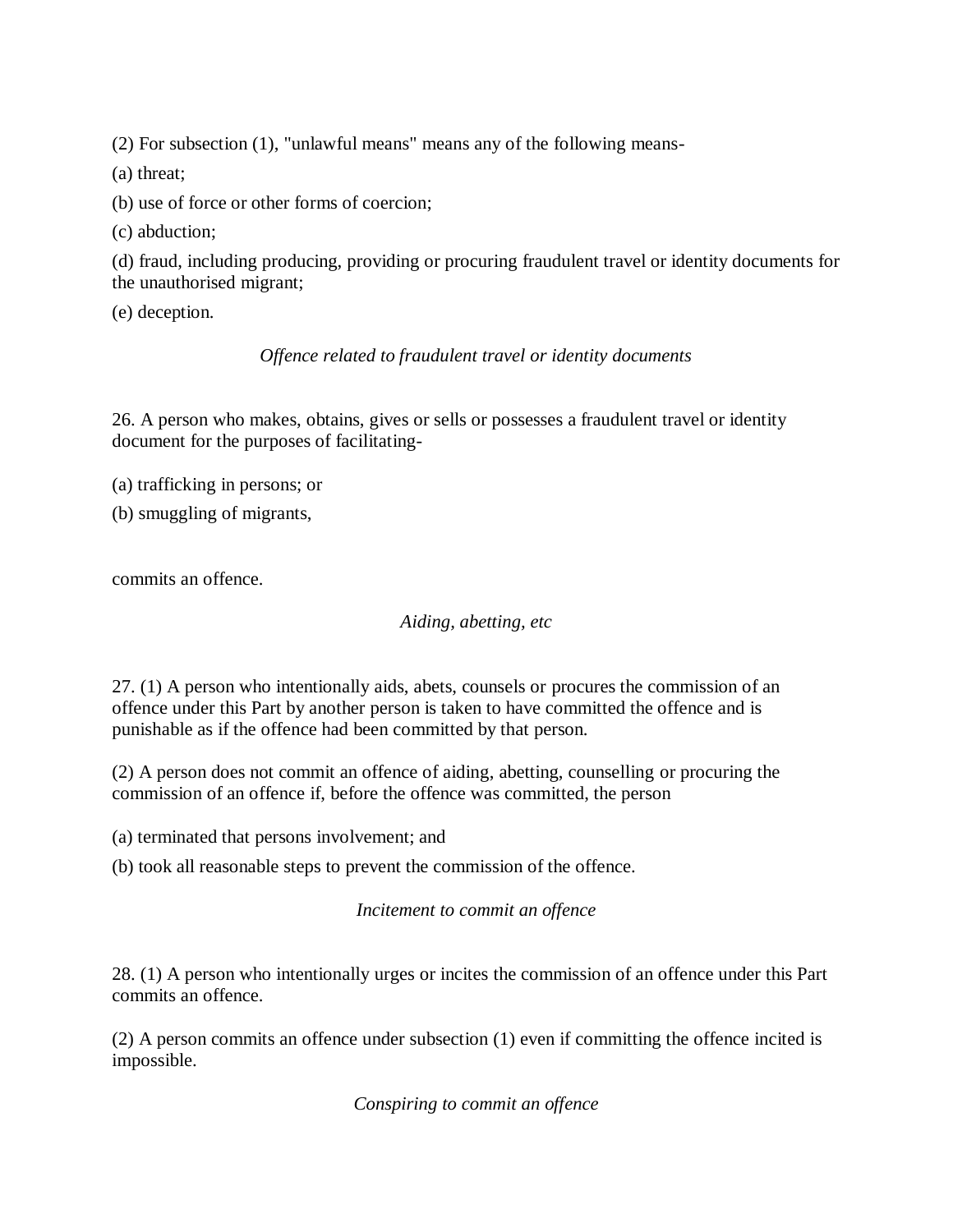29.-(1) A person who conspires with another person to commit an offence under this Part commits the offence of conspiracy to commit that offence and is punishable as if the offence to which the conspiracy relates had been committed.

(2) A person does not commit the offence of conspiracy if, before the taking of action under the agreement, the person-

(a) withdrew from the agreement; and

(b) took all reasonable steps to prevent the commission of the offence.

(3) A person does not commit the offence of conspiracy if-

(a) all other parties to the agreement have been acquitted of the conspiracy and a finding of guilt would be inconsistent with their acquittal; or

(b) that person is a person for whose benefit or protection the offence exists.

### *Attempting to commit an offence*

30. A person who attempts to commit an offence under this Part commits the offence of attempting to commit that offence and is punishable as if the offence attempted had been committed, provided that the persons conduct is more than merely preparatory to the commission of the offence.

### **Immunity from prosecution**

31. A trafficked person, unlawful employee or an unauthorised migrant, as the case may be, is not liable to criminal prosecution for-

(a) the offence of smuggling migrants, by reason only of the fact that the person is the victim of, or object of, an act of smuggling migrants;

(b) the act of trafficking in persons or being a party to an offence of trafficking in persons;

(c) the persons illegal entry into the Fiji Islands, if the Fiji Islands is the receiving country;

(d) the persons period of unlawful residence in the Fiji Islands, if the Fiji Islands is the receiving country; or

(e) the persons procurement or possession of any fraudulent travel or identity documents which that person obtained, or with which that person was supplied, for the purpose of entering the receiving country.

*Predicate offences for money laundering, etc*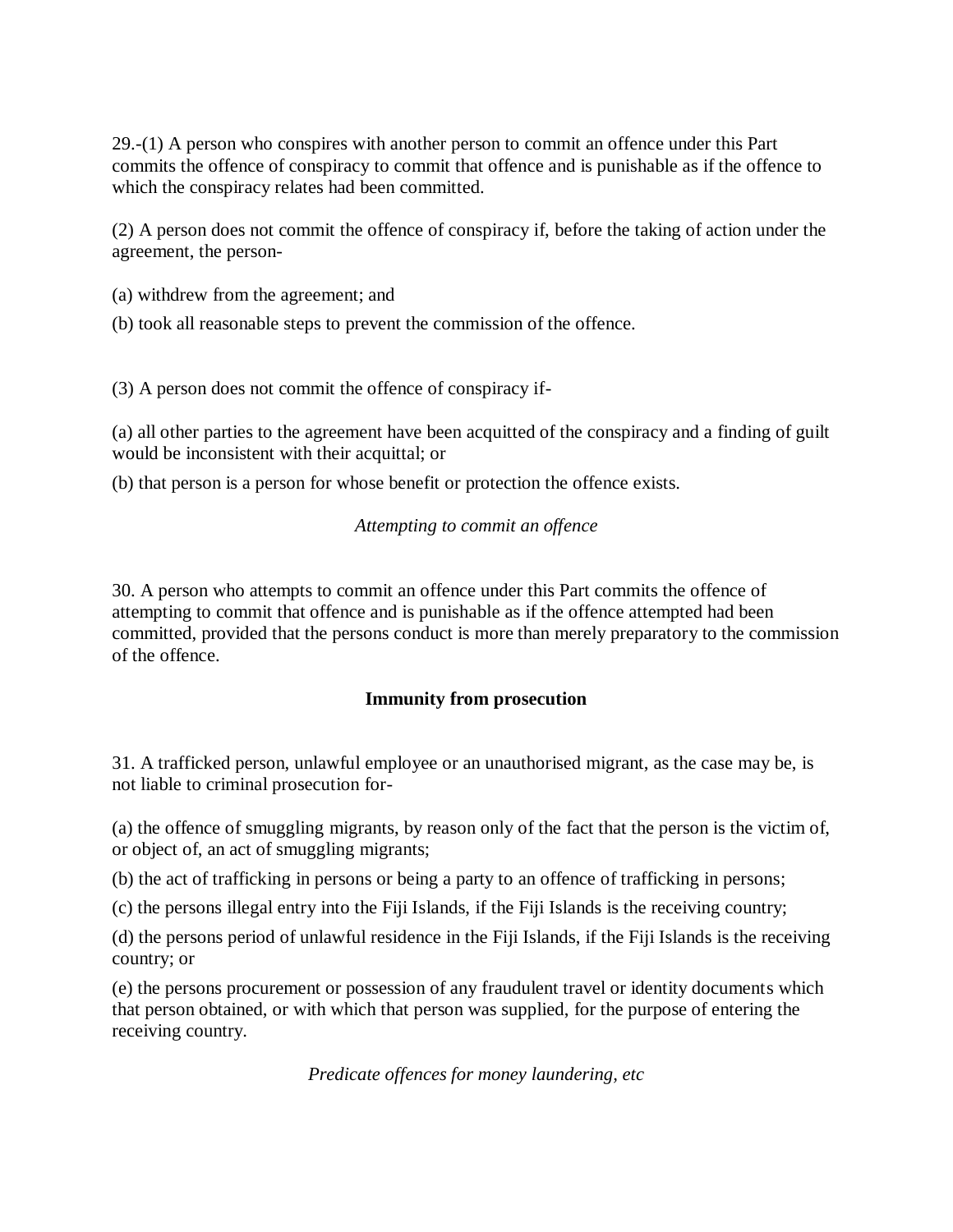32. The offences set out in this Part are-

(a) predicate offences for the purposes of Proceeds of Crime Act;

(b) extraditable offences for the purposes of Extradition Act;

(c) offences in respect of which mutual assistance in criminal matters may be granted under Mutual Assistance in Criminal Matters Act.

### *Obligation of commercial and private carriers*

33. (1) A commercial or private carrier that transports a person into a receiving country and, on entry into the receiving country, the person does not have the travel documents required for lawful entry into that country, commits an offence.

(2) Without prejudice to section 16, commercial or private carrier does not commit an offence under subsection (1) if-

(a) the commercial or private carrier had reasonable grounds to believe that the documents that the person has are the travel documents required for lawful entry of that person into the receiving country;

(b) the person possessed the travel documents required for lawful entry into the receiving country when that person boarded, or last boarded, the means of transport to travel to the receiving country; or

(c) entry into the receiving country occurred only because of illness of or injury to a person on board, emergency, stress of weather or other circumstances beyond the control of the commercial or private carrier.

(3) A commercial or private carrier convicted of an offence under this section is liable to pay the costs of the person's detention in, and removal from, the receiving country.

*Boarding, search and detention of aircraft or ship*

34. (1) A immigration officer may stop and board an aircraft or ship within the Fiji Islands in any of the circumstances mentioned in subsection (2) if the immigration officer has reasonable grounds to suspect the aircraft or ship is being used to commit an offence against this Part.

(2) The circumstances are that the aircraft or ship-

- (a) is in the Fiji Islands;
- (b) is in the exclusive economic of the Fiji Islands; or

(c) is registered in the Fiji Islands and is outside the territorial sea or airspace of another country.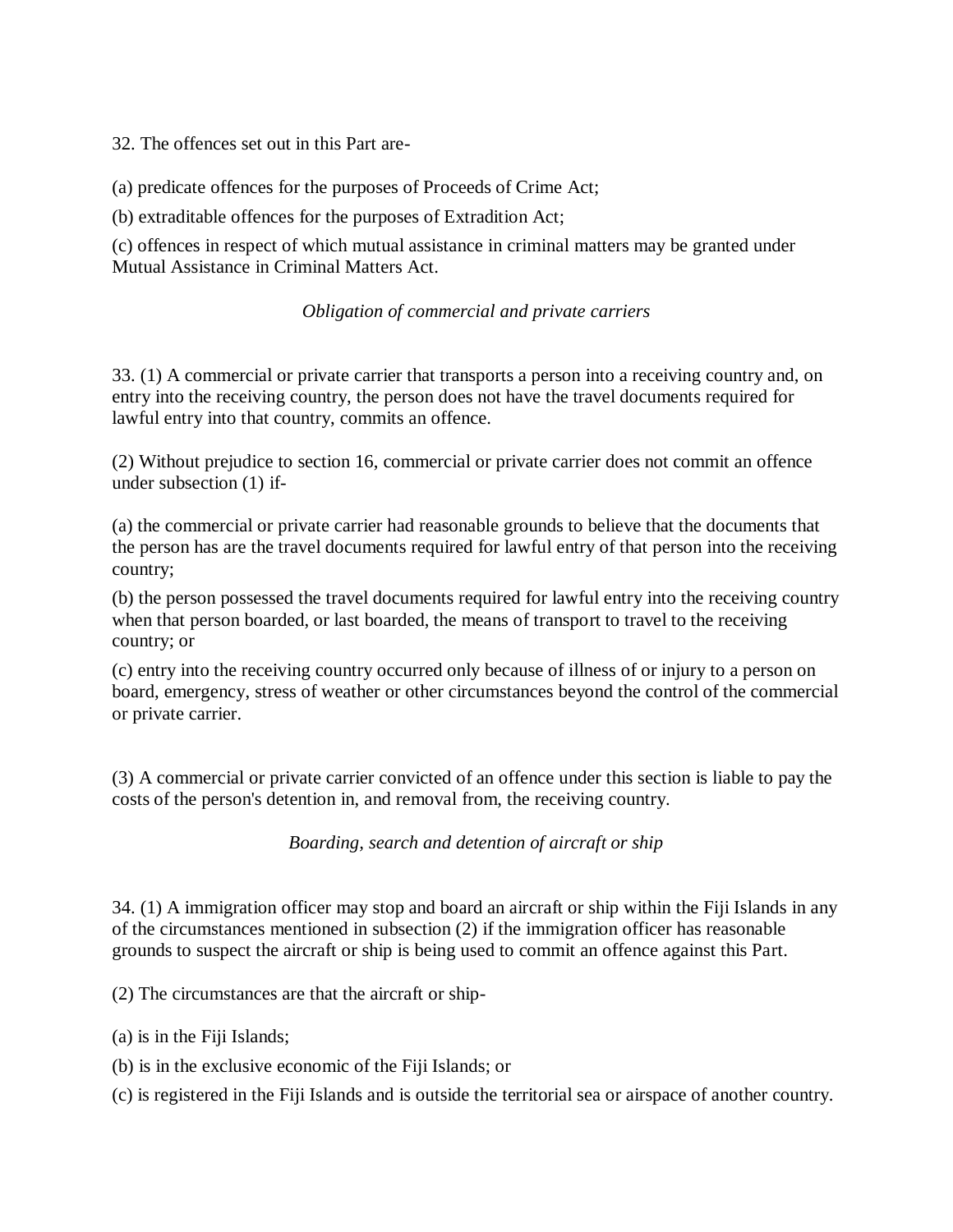(3) The immigration officer may, when necessary for the exercise of his functions, do one or more of the following-

(a) direct the aircraft or ship to be taken to a suitable place in the Fiji Islands for the purpose of search;

(b) search and detain the aircraft or ship, anyone on it and anything on it;

(c) question any person on board the aircraft or ship;

(d) require the production of any document relating to the aircraft or ship or any travel or identity document of a person on the aircraft or ship;

(e) take a copy of any document produced;

(f) seize and detain anything found on the aircraft or ship that appears to him to be evidence of an offence against this Act;

(g) remain on the aircraft or ship for as long as it is necessary for the purpose of boarding and searching the aircraft or ship.

(4) If an aircraft or ship fails to stop at the request of a immigration officer, the immigration officer may pursue it into international waters and take any action that is reasonably necessary to stop the aircraft or ship.

(5) The immigration officer may require the master, a member of the crew or any person on board to take any action as may be directed by that officer.

(6) The master or commander of the aircraft or ship must give any immigration officer who remains on board the aircraft or ship proper and sufficient food and suitable accommodation without charge.

(7) A master, commander or any person who contravenes this section commits an offence.

### *Liability of companies*

35. (1) This Part applies to a company in the same way as it applies to an individual and a company may be found guilty of an offence under this Part, in addition to the liability of any person for the same offence.

(2) For the purposes of offences under this Part, the conduct or state of mind of an employee, agent or officer of a company is taken to be attributed to the company if that person is acting-

(a) within the scope of that persons employment; or

(b) within the scope of that persons actual or apparent authority; or